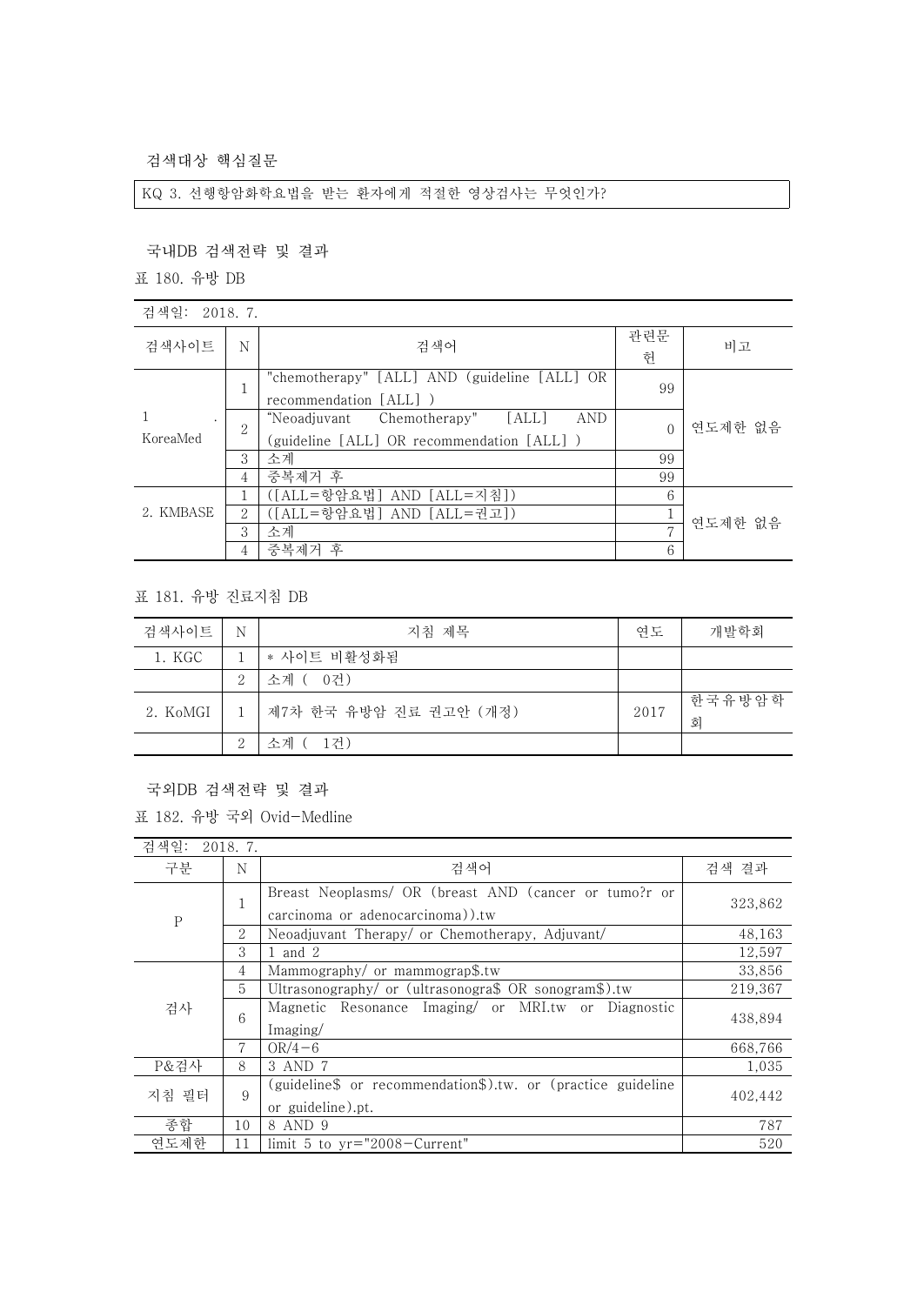| 검색일:                     | 2018.7.                                                                                |                                                          |           |
|--------------------------|----------------------------------------------------------------------------------------|----------------------------------------------------------|-----------|
| 구분                       | N                                                                                      | 검색어                                                      | 검색 결과     |
| 1<br>${\bf P}$<br>2<br>3 | 'Breast cancer'/exp OR 'breast tumor'/exp OR (breast AND                               |                                                          |           |
|                          |                                                                                        | (cancer or tumo?r or carcinoma or adenocarcinoma)):ab,ti | 562,039   |
|                          |                                                                                        | 'neoadjuvant therapy'/exp                                | 8,820     |
|                          |                                                                                        | 1 and 2                                                  | 2,902     |
|                          | 4                                                                                      | 'mammography'/de OR mammograp*:ab,ti                     | 52,524    |
|                          | 5                                                                                      | 'ultrasonography'/de OR (ultrasonogra*:ab,ti OR          |           |
| 검사                       |                                                                                        | sonogram*:ab.ti                                          | 344,382   |
|                          | 6                                                                                      | 'nuclear magnetic resonance imaging'/de or MRI:ab,ti or  |           |
|                          |                                                                                        | 'diagnostic imaging'/de                                  | 840,987   |
|                          | 7                                                                                      | 4 or 5 or 6                                              | 1,169,622 |
| P&검사                     | 8                                                                                      | 3 and 7                                                  | 437       |
| 지침 필터                    | 9                                                                                      | guideline∗∷ti OR recommendation∗):ti∑                    | 127,463   |
| 종합                       | 10                                                                                     | 3 AND 4                                                  | 28        |
| 연도제한<br>11               | #5 AND $(2008 \text{ by OR } 2009 \text{ by OR } 2010 \text{ by OR } 2011 \text{ by }$ |                                                          |           |
|                          |                                                                                        | OR 2012 py OR 2013 py OR 2014 py OR 2015 py OR           | 28        |
|                          |                                                                                        | 2016:py OR 2017:py OR 2018:py)                           |           |

표 183. 유방 국외 Ovid-Embase (MeSH대신 Emtree 사용)

## 표 184. 유방 국외 GIN

| 검색일: 2018. 7. |                 |       |  |
|---------------|-----------------|-------|--|
| N             | 검색어             | 검색 결과 |  |
|               | "Breast cancer" | 124   |  |
|               | "breast mass"   |       |  |
| 2             | 중복제거 후          | 125   |  |

## 표 185. 유방 국외 NGC

| 검색일: 2018. 7. |                               |       |  |
|---------------|-------------------------------|-------|--|
| N             | 검색어                           | 검색 결과 |  |
|               | Breast cancer and mammography | 25    |  |
| 2             | breast mass and mammography   |       |  |
|               | 중복제거 후                        | 23    |  |